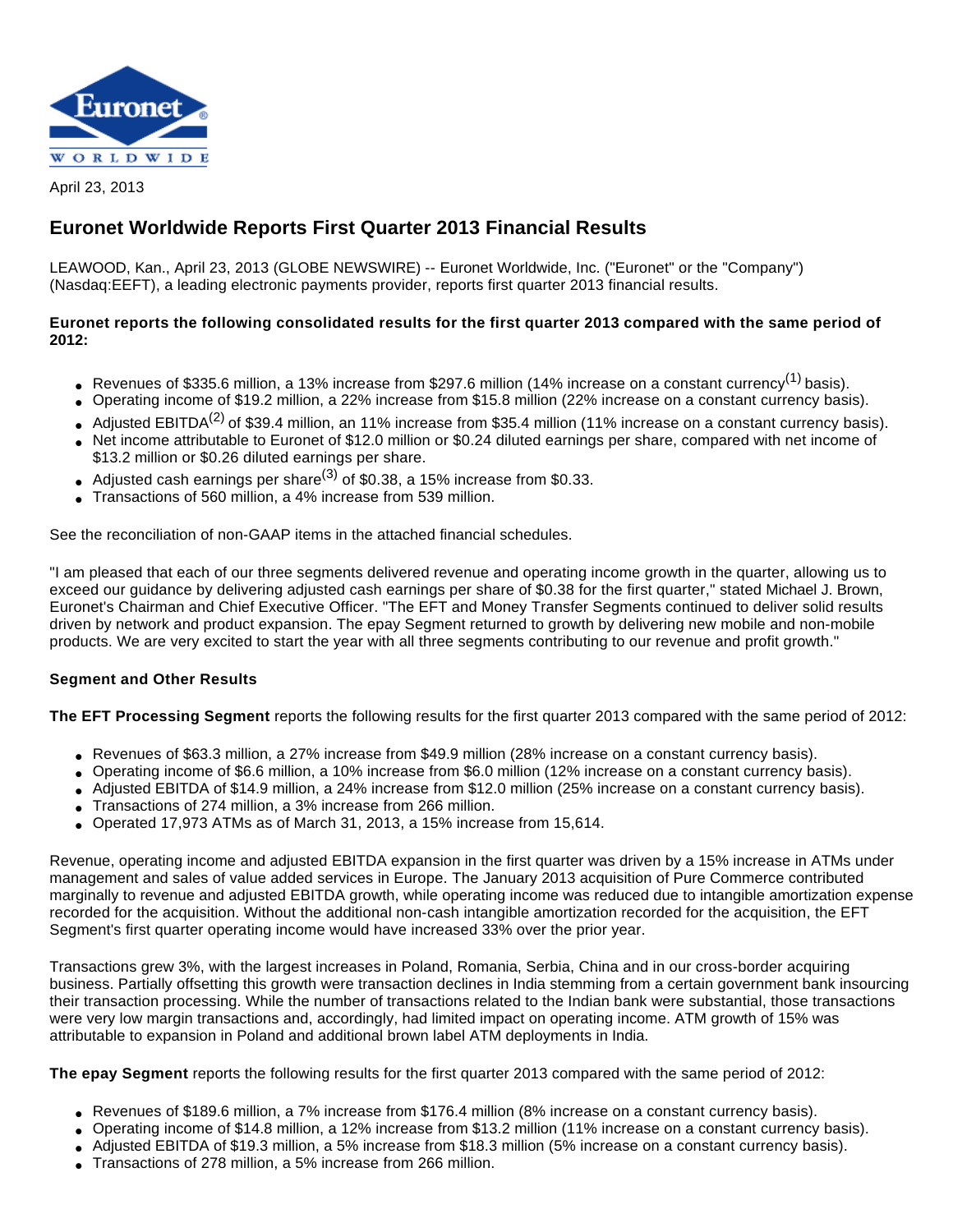- Point of sale ("POS") terminals of approximately 674,000 as of March 31, 2013, an 11% increase from approximately 607,000.
- Retailer locations of approximately 350,000 as of March 31, 2013, a 19% increase from approximately 294,000.

Revenue, operating income and adjusted EBITDA increases largely resulted from increased prepaid mobile sales in the U.S., expansion of non-mobile content sales, particularly in Germany, and the acquisition of ezi-pay in New Zealand made in November 2012. Declines in the U.K., Australia and Spain partially offset this growth.

**The Money Transfer Segment** reports the following results for the first quarter 2013 compared with the same period of 2012:

- Revenues of \$82.9 million, a 16% increase from \$71.4 million (16% increase on a constant currency basis).
- Operating income of \$6.0 million, a 40% increase from \$4.3 million (40% increase on a constant currency basis).
- Adjusted EBITDA of \$10.8 million, a 20% increase from \$9.0 million (20% increase on a constant currency basis).
- Total transactions of 8.1 million, a 19% increase from 6.8 million.
- Network locations of approximately 199,000 as of March 31, 2013, a 28% increase from approximately 155,000.

Revenue, operating income and adjusted EBITDA growth in the quarter was driven by the 19% increase in total transactions. Increased operating profit was driven by a continued expansion of the network, which grew 28% over the same quarter last year. Money transfer transactions increased 18%. U.S. initiated transfers increased 23% compared to the same quarter last year, including a 26% increase in transfers to Mexico and a 21% increase to non-Mexico corridors. Non-U.S. initiated transfers increased 11%.

**Corporate and Other** reports \$8.2 million of expense for the first quarter 2013 compared with \$7.7 million for the first quarter 2012. The increase in corporate expense is primarily from professional fees related to acquisition costs incurred in the quarter.

#### **Balance Sheet and Financial Position**

Unrestricted cash on hand was \$155.3 million as of March 31, 2013, compared to \$191.2 million as of December 31, 2012. Cash decreased mainly as a result of the acquisition of Pure Commerce in January and repayment of debt, partially offset by cash flows generated from operations. Total indebtedness was \$291.1 million as of March 31, 2013, compared to \$301.3 million as of December 31, 2012.

#### **Guidance**

The Company currently expects adjusted cash earnings per share for the second quarter 2013, assuming foreign currency exchange rates remain stable through the end of the quarter, to be approximately \$0.47.

#### **Non-GAAP Measures**

In addition to the results presented in accordance with U.S. GAAP, the Company presents non-GAAP financial measures, such as constant currency, Adjusted EBITDA and adjusted cash earnings per share financial measures. These measures should be used in addition to, and not a substitute for, net income, operating income and earnings per share computed in accordance with U.S. GAAP. We believe that these non-GAAP measures provide useful information to investors regarding the Company's performance and overall results of operations. These non-GAAP measures are also an integral part of the Company's internal reporting and performance assessment for executives and senior management. The non-GAAP measures used by the Company may not be comparable to similarly titled non-GAAP measures used by other companies. The attached schedules provide a full reconciliation of these non-GAAP financial measures to their most directly comparable U.S. GAAP financial measure.

(1) Constant currency measures are computed as if foreign currency exchange rates did not change from the prior period. This information is provided to illustrate the impact of changes in foreign currency exchange rates on the Company's results when compared to the prior period.

<sup>(2)</sup>Adjusted EBITDA is defined as net income excluding income tax expense, depreciation, amortization, share-based compensation expenses and other non-operating or non-recurring items that are considered expenses under U.S. GAAP.

(3) Adjusted cash earnings per share is defined as diluted U.S. GAAP earnings per share excluding the tax-effected impacts of: a) foreign exchange gains or losses, b) goodwill impairment charges, c) gains or losses from the early retirement of debt, d) share-based compensation, e) acquired intangible asset amortization, f) non-cash interest expense, g) non-cash income tax expense, and h) other non-operating or non-recurring items. Adjusted cash earnings per share includes shares potentially issuable in settlement of convertible bonds or other obligations, if the assumed issuances are dilutive to adjusted cash earnings per share. Adjusted cash earnings per share represents a performance measure and is not intended to represent a liquidity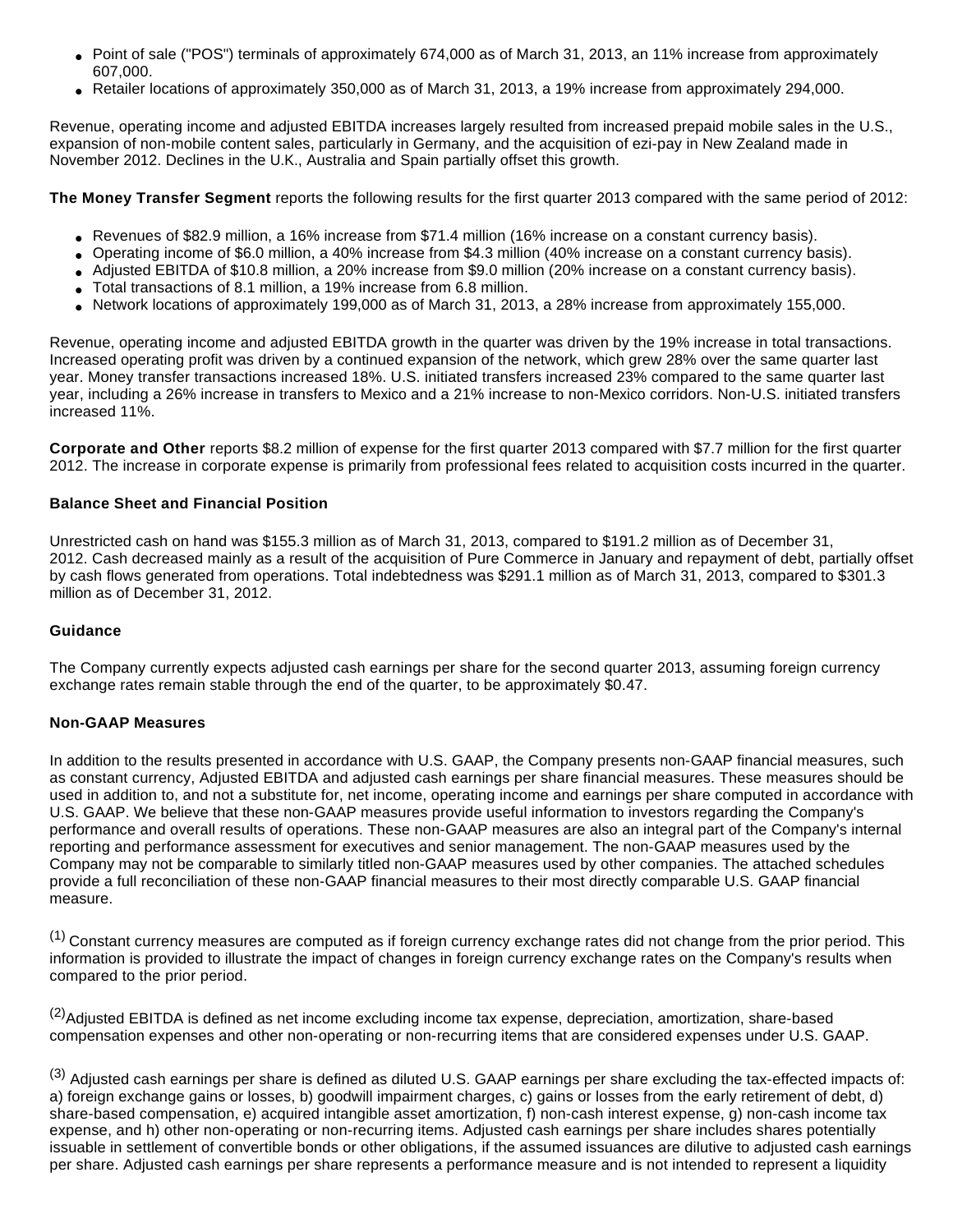measure.

### **Conference Call and Slide Presentation**

Euronet Worldwide will host an analyst conference call on April 24, 2013, at 9:00 a.m. Eastern Time to discuss these results. The call may also include discussion of company developments, forward-looking information and other material information about business and financial matters. To listen to the call via telephone, dial 877-303-6313 (USA) or +1-631-813-4734 (nonUSA). The conference call will also be available via webcast at [http://ir.euronetworldwide.com](http://ir.euronetworldwide.com/). Participants should go to the website at least five minutes prior to the scheduled start time of the event to register. A slideshow will be included in the webcast.

A webcast replay will be available beginning approximately one hour after the event at [http://ir.euronetworldwide.com](http://ir.euronetworldwide.com/) and will remain available for one year.

# **About Euronet Worldwide, Inc.**

Euronet Worldwide is an industry leader in processing secure electronic financial transactions. The Company offers payment and transaction processing solutions to financial institutions, retailers, service providers and individual consumers. These services include comprehensive ATM, POS and card outsourcing services, card issuing and merchant acquiring services, software solutions, consumer money transfer and bill payment services, and electronic distribution for prepaid mobile phone time and other prepaid products.

Euronet's global payment network is extensive - including 17,973 ATMs, approximately 67,000 EFT POS terminals and a growing portfolio of outsourced debit and credit card services which are under management in 42 countries; card software solutions; a prepaid processing network of approximately 674,000 POS terminals at approximately 350,000 retailer locations in 35 countries; and a consumer-to-consumer money transfer network of approximately 199,000 locations serving 134 countries. With corporate headquarters in Leawood, Kansas, USA, and 52 worldwide offices, Euronet serves clients in approximately 155 countries. For more information, please visit the Company's website at [www.euronetworldwide.com.](http://www.euronetworldwide.com/)

Statements contained in this news release that concern Euronet's or its management's intentions, expectations, or predictions of future performance, are forward-looking statements. Euronet's actual results may vary materially from those anticipated in such forward-looking statements as a result of a number of factors, including: conditions in world financial markets and general economic conditions, including economic conditions in specific countries or regions; technological developments affecting the market for the Company's products and services; foreign currency exchange rate fluctuations; the effects of any potential future computer security breaches; the Company's ability to renew existing contracts at profitable rates; changes in fees payable for transactions performed for cards bearing international logos or over switching networks such as card transactions on ATMs; changes in the Company's relationship with, or in fees charged by, the Company's business partners; competition; the outcome of claims and other loss contingencies affecting the Company; and changes in laws and regulations affecting the Company's business, including immigration laws. These risks and other risks are described in the Company's filings with the Securities and Exchange Commission, including our Annual Report on Form 10-K, Quarterly Reports on Form 10-Q and Current Reports on Form 8-K. Copies of these filings may be obtained via the SEC's Edgar website or by contacting the Company or the SEC. Any forward-looking statements made in this release speak only as of the date of this release. Euronet does not intend to update these forward-looking statements and undertakes no duty to any person to provide any such update under any circumstances. The Company regularly posts important information to the investor relations section of its website.

#### **EURONET WORLDWIDE, INC.**

**Consolidated Statements of Operations**

**(unaudited - in millions, except share and per share data)**

|                        | <b>Three Months Ended</b><br>March 31, |         |  |
|------------------------|----------------------------------------|---------|--|
|                        |                                        |         |  |
|                        | 2013                                   | 2012    |  |
| Revenues               | \$335.6                                | \$297.6 |  |
| Operating expenses:    |                                        |         |  |
| Direct operating costs | 219.1                                  | 194.0   |  |
| Salaries and benefits  | 48.7                                   | 44.3    |  |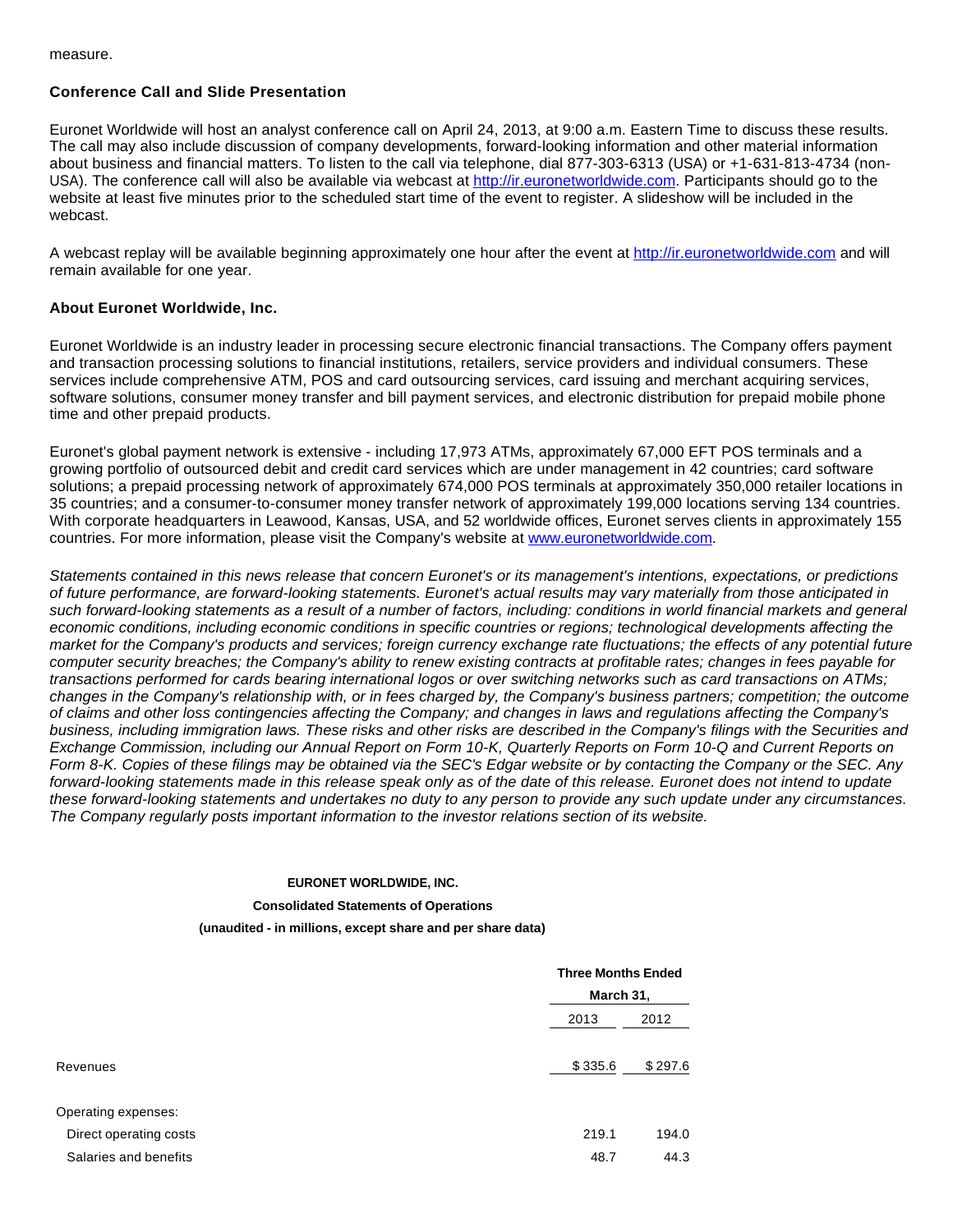| Selling, general and administrative                        | 30.9   | 27.6   |
|------------------------------------------------------------|--------|--------|
| Depreciation and amortization                              | 17.7   | 15.9   |
| Total operating expenses                                   | 316.4  | 281.8  |
| Operating income                                           | 19.2   | 15.8   |
| Other income (expense):                                    |        |        |
| Interest income                                            | 0.5    | 1.3    |
| Interest expense                                           | (2.8)  | (5.3)  |
| Income from unconsolidated affiliates                      | 0.1    | 0.3    |
| Other expense, net                                         |        | 4.3    |
| Foreign exchange (loss) gain, net                          | (1.7)  | 2.1    |
| Total (expense) income, net                                | (3.9)  | 2.7    |
| Income before income taxes                                 | 15.3   | 18.5   |
| Income tax expense                                         | (3.2)  | (5.4)  |
| Net income                                                 | 12.1   | 13.1   |
| Net (income) loss attributable to noncontrolling interests | (0.1)  | 0.1    |
| Net income attributable to Euronet Worldwide, Inc.         | \$12.0 | \$13.2 |

# **Earnings per share attributable to Euronet Worldwide, Inc. stockholders - diluted**

| Earnings per share                          | \$0.24                | \$0.26 |
|---------------------------------------------|-----------------------|--------|
| Diluted weighted average shares outstanding | 50,620,437 51,357,390 |        |

# **EURONET WORLDWIDE, INC.**

### **Condensed Consolidated Balance Sheets**

**(in millions)**

|                                              | As of       |              |
|----------------------------------------------|-------------|--------------|
|                                              | March 31,   | As of        |
|                                              | 2013        | December 31, |
|                                              | (unaudited) | 2012         |
|                                              |             |              |
| <b>ASSETS</b>                                |             |              |
| Current assets:                              |             |              |
| Cash and cash equivalents                    | \$155.3     | \$191.2      |
| Restricted cash                              | 45.6        | 81.9         |
| Inventory - PINs and other                   | 82.7        | 101.2        |
| Trade accounts receivable, net               | 355.1       | 370.8        |
| Other current assets, net                    | 82.7        | 68.1         |
| Total current assets                         | 721.4       | 813.2        |
|                                              |             |              |
| Property and equipment, net                  | 109.0       | 115.5        |
| Goodwill and acquired intangible assets, net | 604.9       | 565.2        |
| Other assets, net                            | 56.1        | 57.6         |
|                                              |             |              |
| <b>Total assets</b>                          | \$1,491.4   | \$1,551.5    |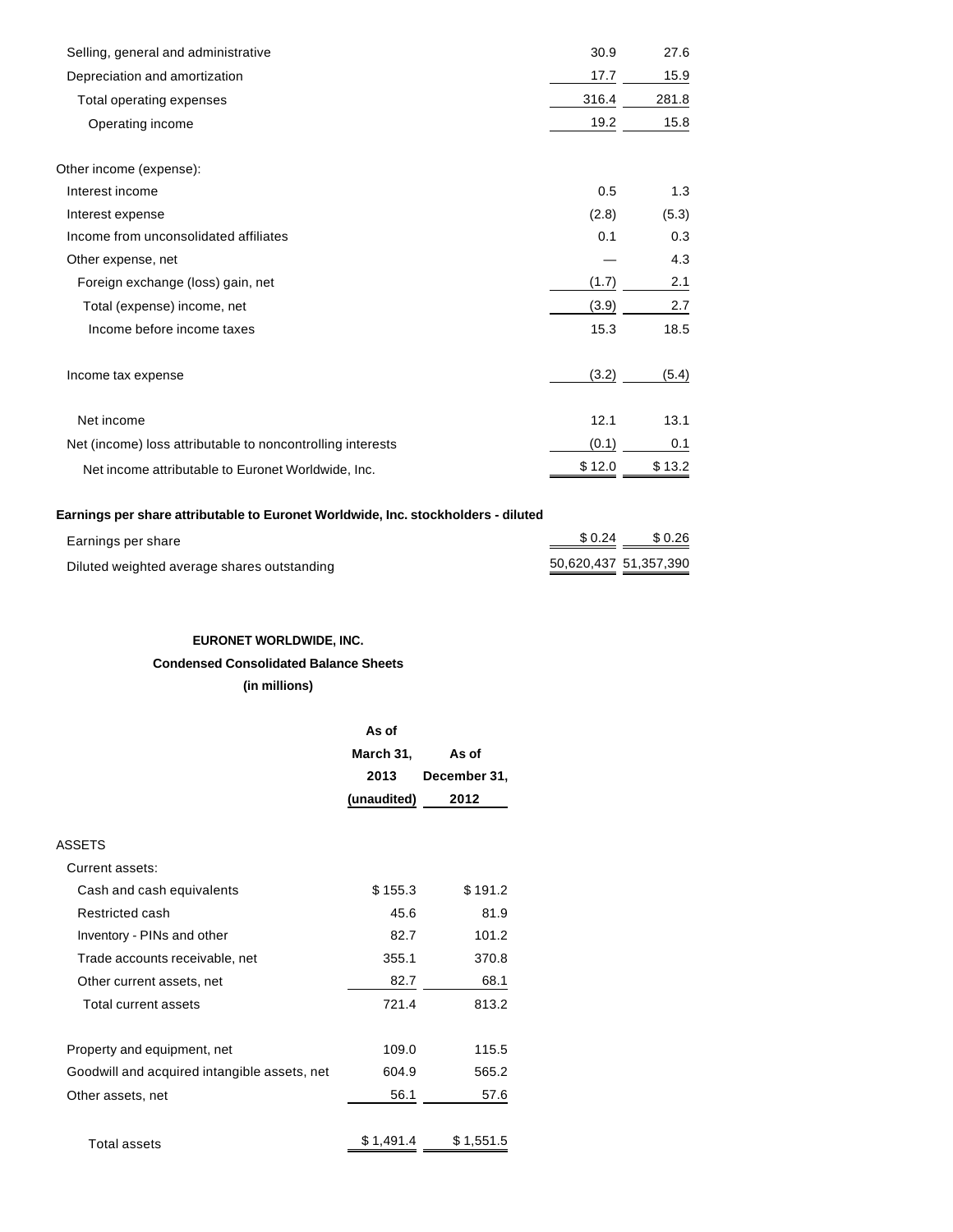### LIABILITIES AND EQUITY

Current liabilities: Accounts payable and other current liabilities \$640.6 \$686.7 Short-term debt obligations 10.4 10.0 Total current liabilities 651.0 696.7 Debt obligations, net of current portion 276.0 286.7 Capital lease obligations, net of current portion 4.7 4.6 Deferred income taxes 21.2 22.0 Other long-term liabilities 14.5 14.9 Total liabilities 967.4 1,024.9 Equity 524.0 526.6 Total liabilities and equity  $$ 1,491.4$   $$ 1,551.5$ 

# **EURONET WORLDWIDE, INC. Reconciliation of Net Income to Adjusted EBITDA**

**(unaudited - in millions)**

|                                                                                                                             |                          | Three months ended March 31, 2013 |                                 |                              |                     |
|-----------------------------------------------------------------------------------------------------------------------------|--------------------------|-----------------------------------|---------------------------------|------------------------------|---------------------|
|                                                                                                                             | <b>EFT</b><br>Processing | epay                              | <b>Money</b><br><b>Transfer</b> | Corporate<br><b>Services</b> | <b>Consolidated</b> |
| Net income                                                                                                                  |                          |                                   |                                 |                              | \$12.1              |
| Add: Income tax expense                                                                                                     |                          |                                   |                                 |                              | 3.2                 |
| Add: Total other expense, net                                                                                               |                          |                                   |                                 |                              | 3.9                 |
| Operating income (expense)                                                                                                  |                          | \$6.6 \$14.8                      | \$6.0                           | \$ (8.2)                     | 19.2                |
| Add: Depreciation and amortization                                                                                          | 8.3                      | 4.5                               | 4.8                             | 0.1                          | 17.7                |
| Add: Share-based compensation                                                                                               |                          |                                   |                                 | 2.5                          | 2.5                 |
| Earnings (expense) before interest, taxes, depreciation, amortization and<br>share-based compensation (Adjusted EBITDA) (1) |                          | $$14.9$ \$19.3                    | \$10.8                          | \$ (5.6)                     | \$39.4              |

|                                 |                           | Three months ended March 31, 2012 |                              |                     |  |
|---------------------------------|---------------------------|-----------------------------------|------------------------------|---------------------|--|
|                                 | EFT<br>Processing<br>epay | Money<br><b>Transfer</b>          | Corporate<br><b>Services</b> | <b>Consolidated</b> |  |
| Net income                      |                           |                                   |                              | \$13.1              |  |
| Add: Income tax expense         |                           |                                   |                              | 5.4                 |  |
| Deduct: Total other income, net |                           |                                   |                              | (2.7)               |  |
| Operating income (expense)      | \$6.0 \$13.2              | \$4.3                             | \$ (7.7)                     | 15.8                |  |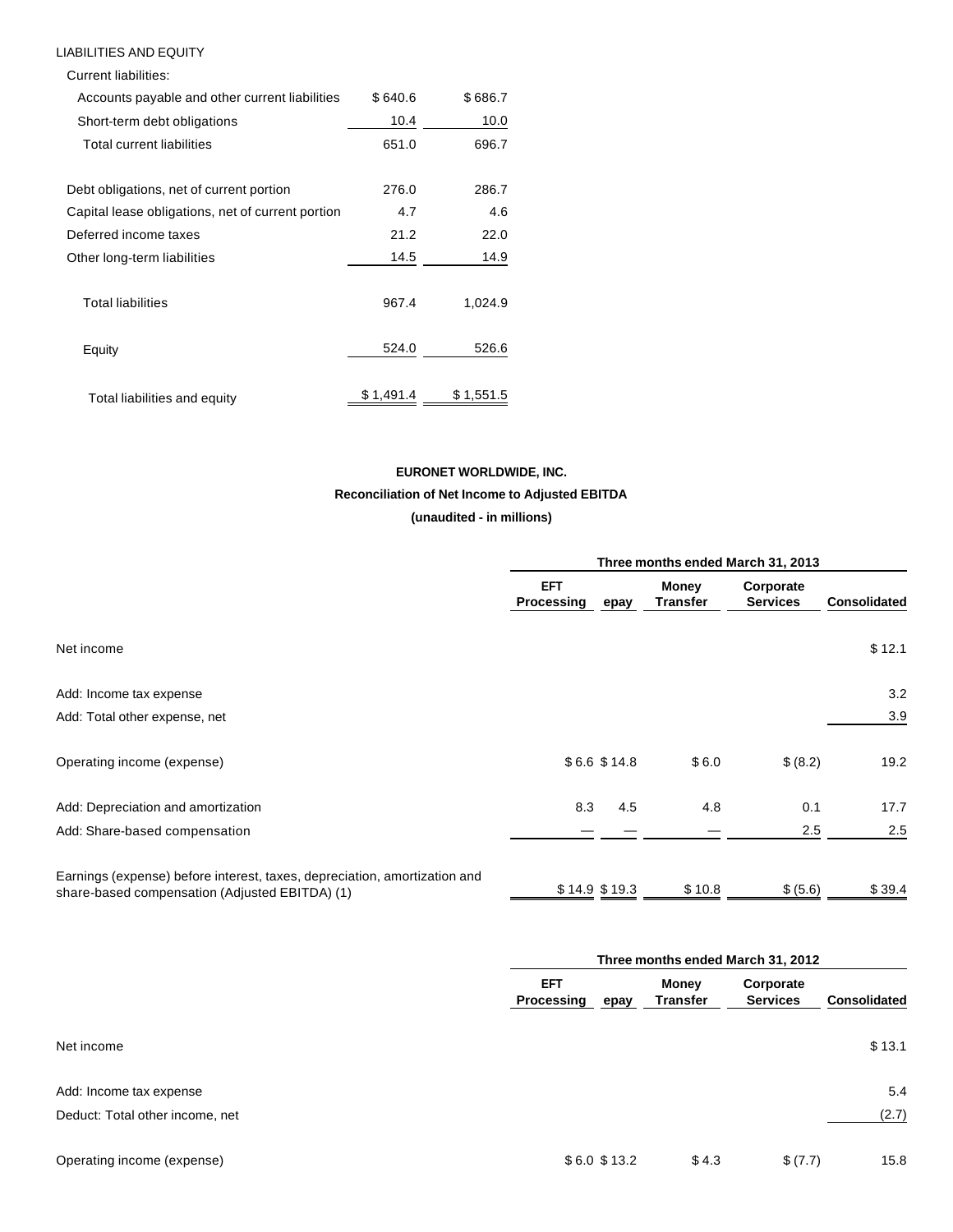| Add: Depreciation and amortization<br>Add: Share-based compensation                                                         | 6.0           | 5.1 | 4.7   | 0.1<br>3.7 | 15.9   |
|-----------------------------------------------------------------------------------------------------------------------------|---------------|-----|-------|------------|--------|
| Earnings (expense) before interest, taxes, depreciation, amortization and<br>share-based compensation (Adjusted EBITDA) (1) | \$12.0 \$18.3 |     | \$9.0 | \$ (3.9)   | \$35.4 |

(1) Adjusted EBITDA is a non-GAAP measure that should be considered in addition to, and not a substitute for, net income and operating income computed in accordance with U.S. GAAP.

#### **EURONET WORLDWIDE, INC.**

#### **Reconciliation of Adjusted Cash Earnings per Share**

#### **(unaudited - in millions, except share and per share data)**

|                                                                               | <b>Three Months Ended</b><br>March 31, |                       |  |
|-------------------------------------------------------------------------------|----------------------------------------|-----------------------|--|
|                                                                               |                                        |                       |  |
|                                                                               | 2013                                   | 2012                  |  |
| Net income attributable to Euronet Worldwide, Inc.                            | \$12.0                                 | \$13.2                |  |
| Foreign exchange loss (gain), net of tax                                      | 1.4                                    | (2.1)                 |  |
| Intangible asset amortization, net of tax                                     | 5.3                                    | 5.2                   |  |
| Share-based compensation, net of tax                                          | 2.4                                    | 3.5                   |  |
| Non-cash 3.5% convertible debt accretion interest, net of tax                 |                                        | 1.9                   |  |
| Other non-operating gains                                                     |                                        | (4.4)                 |  |
| Non-cash GAAP tax benefit                                                     | (1.7)                                  | (0.3)                 |  |
| Adjusted cash earnings <sup>(2)</sup>                                         | \$19.4                                 | \$17.0                |  |
| Adjusted cash earnings per share - diluted $(2)$                              | \$0.38                                 | \$0.33                |  |
| Diluted weighted average shares outstanding                                   |                                        | 50,620,437 51,357,390 |  |
| Effect of assumed conversion of convertible debentures $(1)$                  | 88,587                                 |                       |  |
| Effect of unrecognized share-based compensation on diluted shares outstanding | 813,905                                | 805,443               |  |
| Adjusted diluted weighted average shares outstanding                          |                                        | 51,522,929 52,162,833 |  |

(1) As required by U.S. GAAP, the interest cost and amortization of the convertible debt issuance cost are excluded from income for the purpose of calculating diluted earnings per share for any period when the convertible debentures, if converted, would be dilutive to earnings per share. Further, the convertible shares are treated as if all were outstanding for the period. Although the assumed conversion of the convertible debentures was not dilutive to the Company's GAAP earnings for the periods presented, it was dilutive to the Company's adjusted cash earnings per share for the three months ended March 31, 2013. Accordingly, the interest cost and amortization of the convertible debt issuance cost are excluded from income and the convertible shares are treated as if all were outstanding for the period.

(2) Adjusted cash earnings and adjusted cash earnings per share are non-GAAP measures that should be considered in addition to, and not as a substitute for, net income and earnings per share computed in accordance with U.S. GAAP.

CONTACT: Euronet Worldwide, Inc.

Stephanie Taylor